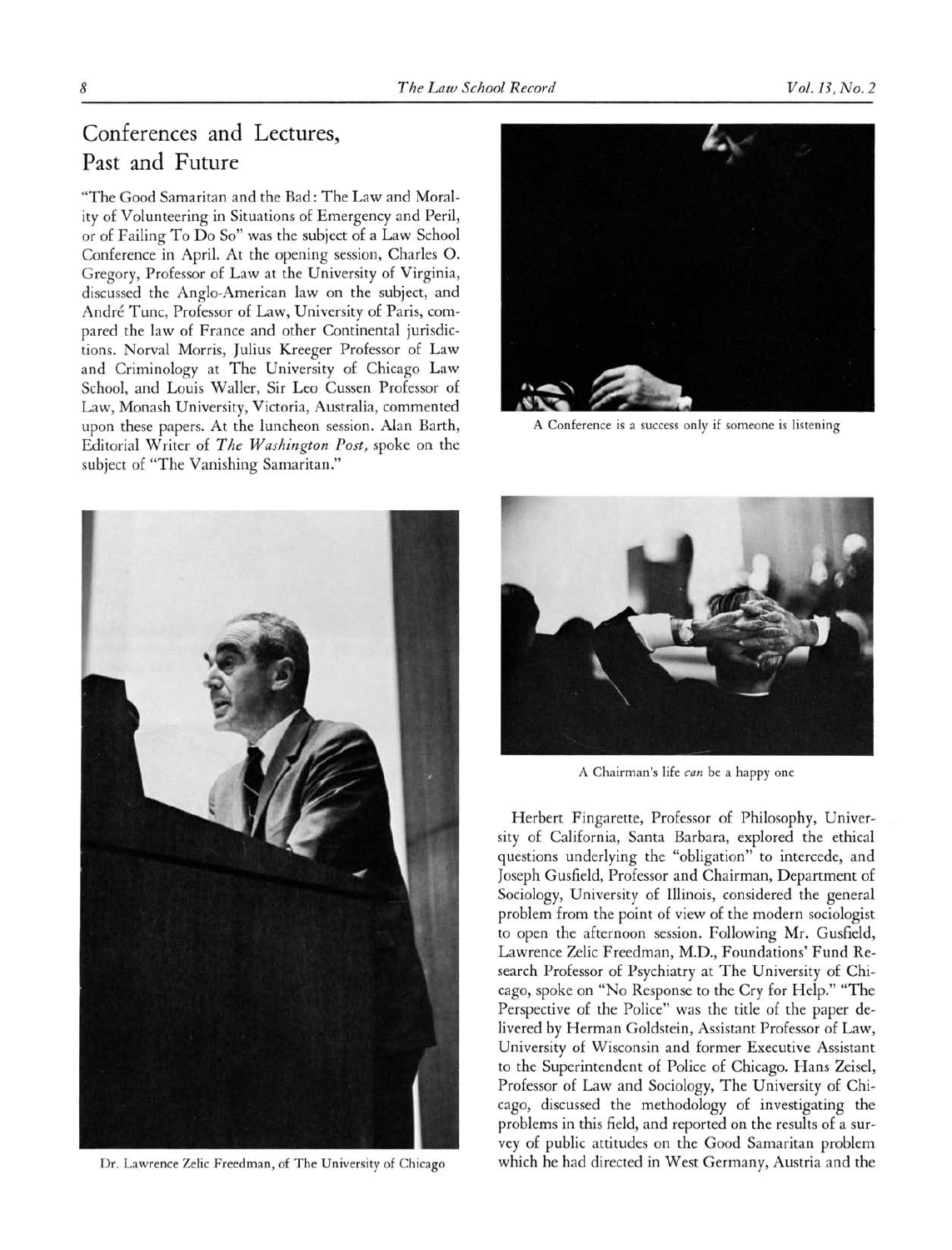

Professor Herman Goldstein, the University of Wisconsin Law School.

United States. Anthony W. Honore, Fellow of New College, Oxford, opened the evening session with an address on "Law, Morals and Rescue." The Conference concluded with <sup>a</sup> round-table discussion involving all twelve speakers and chaired by Professor Harry Kalven, Jr., of the Law School.

Later in the Spring Quarter, the School sponsored <sup>a</sup> Conference on Problems of Urban Renewal. The open� ing address, "Blitz and the Blight-Post War Law and Practice in Britain" was delivered by Desmond Heap, Comptroller and City Solicitor, the City of London. A major innovation, and a successful one, was the presentation of three papers by students in the Law School. John C. Cratsley and George A. Ranney collaborated on "Private Actions by Tenants to Facilitate Rehabilitation of Urban Housing," while David C. Long spoke on "Protection of Interests of Site Families in Urban Renewal," and Robert C. Funk on "Changing Concepts of Urban Renewal." The Conference concluded with a round-ta-



Professor Harry Kalven, Jr., The University of Chicago Law School, and Antony Honore, Fellow of New College, Oxford.



Professor Andre Tunc, of the University of Paris



The panel discussion at the Conference on Problems of Urban Renewal.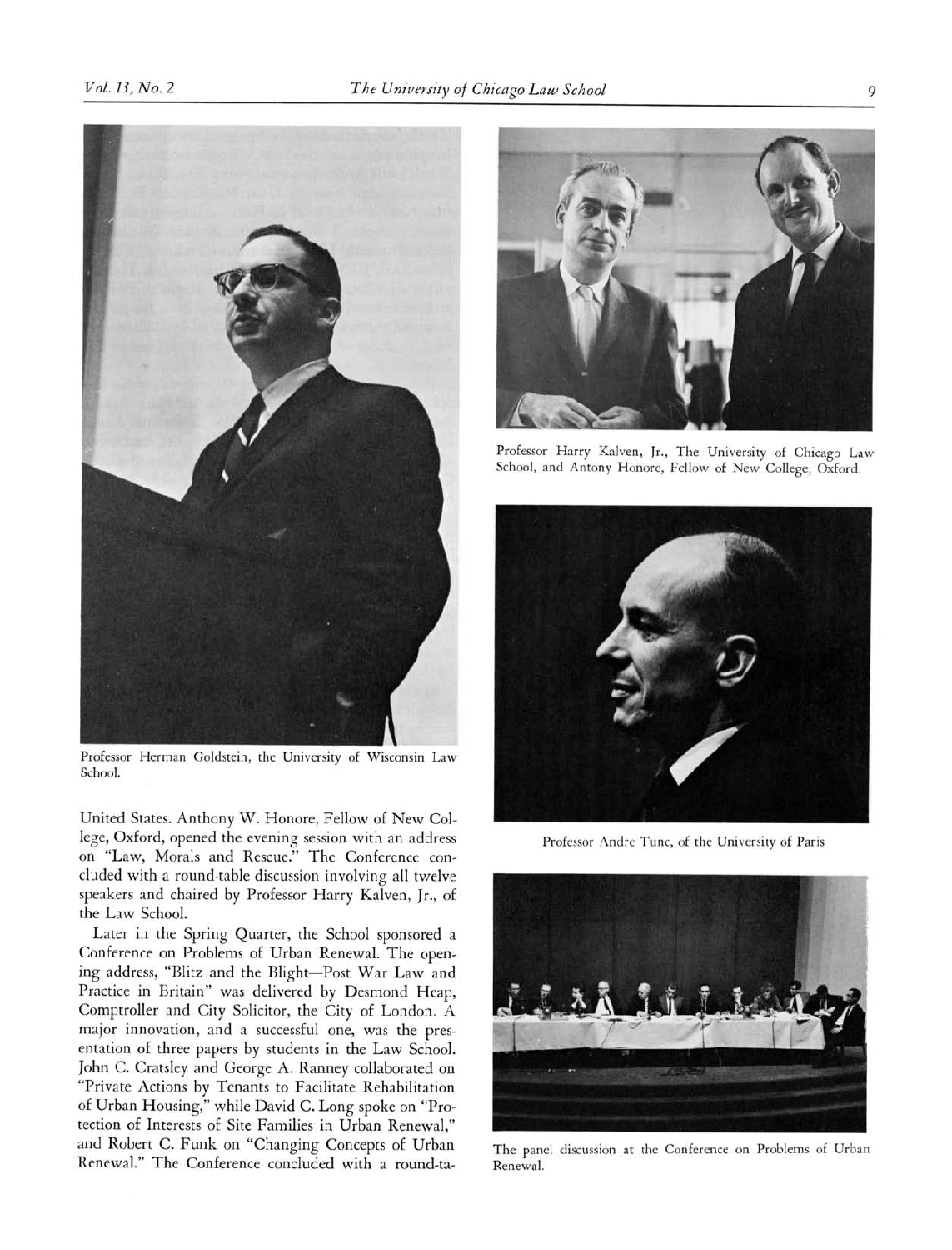

Hans Zeisel, Professor of Law and Sociology, The University of Chicago.



Dr. Lawrence Zelie Freedman, Foundations' Fund Research Professor of Psychiatry, The University of Chicago, and Charles O. Gregory, Professor of Law, the University of Virginia, during an interval in the Conference proceedings.

ble discussion involving the five speakers mentioned, and Joseph Epstein, of the Urban Redevelopment Agency, North Little Rock, Arkansas, Nancy E. LeBlanc, Deputy Director, Legal Services Unit, Mobilization for Youth, Inc., New York; David E. Pinsky, Housing and Home Finance Agency, Washington; Bernard Weissbourd, JD'48, President, Metropolitan Structures, Inc., Chicago; Julian Levi, JD'33, Professor of Urban Studies, The University of Chicago, and Edward C. Banfield, Professor of Government, Harvard University. Both the Conference and the round table were chaired by Allison Dunham, Professor of Law, The University of Chicago Law School.

Two major events in the 1965-66 program of the Law School will have taken place by the time this issue of the Record reaches its readers. The Eighteenth Annual Federal Tax Conference will be held in the Auditorium of the Prudential Building on October 27, <sup>28</sup> and 29. The Conference Program, which is too long to be set forth here, has again been planned for lawyers, accountants and business executives interested in problems of federal taxation and possessing substantial background in the field. Last year, the Conference attracted more than <sup>500</sup> participants from twenty-three states; it is anticipated that the attendance this year will be comparable. The Conference is planned by <sup>a</sup> seventeen-man committee of lawyers and accountants, on which the School is represented by Professor Walter J. Blum and Assistant Dean James M. Ratcliffe.

At the opening of each academic year, the Faculty of the School holds <sup>a</sup> welcoming dinner, followed by <sup>a</sup> lecture by <sup>a</sup> distinguished judge or practitioner, for its entering students. The members of the Law School Visiting Committee and the officers and directors of the Law Alumni Association, are honored guests. This year, the Lecturer was the Honorable Charles D. Breitel, Justice of the Appellate Division of the New York Supreme Court, who spoke on "The Many Faces of Law."

On November <sup>12</sup> and 13, the School will sponsor <sup>a</sup> Conference which will represent <sup>a</sup> unique departure from those held in the past. "The Conference on Consumer Credit and the Poor" was conceived and organized by students of the Law School. Students initially suggested the topic, planned the program, have managed arrangements for the Conference, will provide the papers for the workshop sessions and the briefs for the moot court session, and will preside over all six meetings involved. The two-day gathering provides for public addresses on the morning of November <sup>12</sup> and the afternoon and evening of November 13. The afternoon of November <sup>12</sup> and the morning of November <sup>13</sup> will be devoted to workshops. Papers which will provide the basis for workshop discussion, all being prepared by students, will be distributed to participants in advance of the Conference. On the evening of November 12, there will